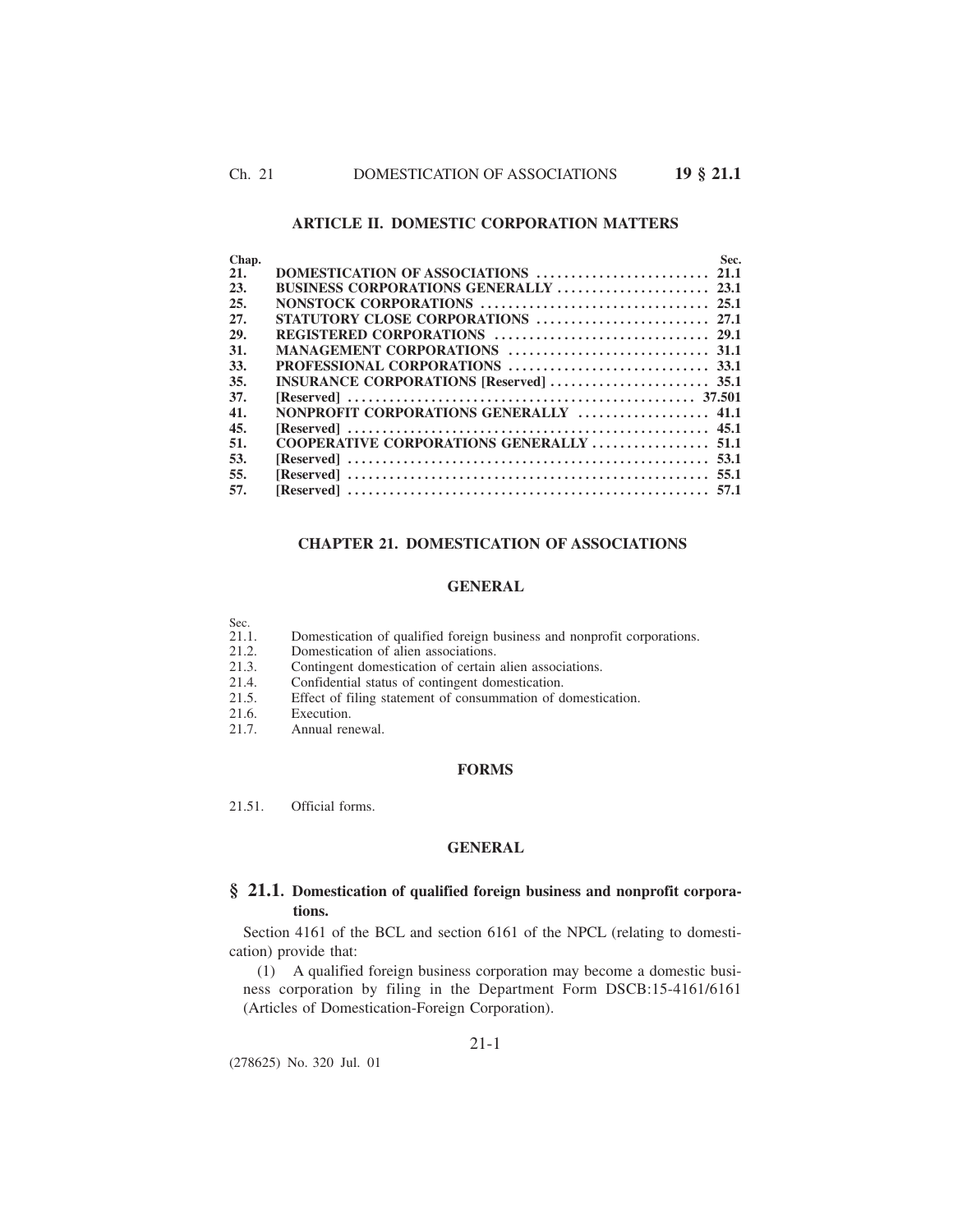(2) A qualified foreign nonprofit corporation may become a domestic nonprofit corporation by filing in the Department Form DSCB:15-4161/6161.

#### **Source**

The provisions of this § 21.1 adopted April 17, 1992, effective April 18, 1992, 22 Pa.B. 1993.

## **§ 21.2. Domestication of alien associations.**

Section 161 of the code (relating to domestication of certain alien associations) provides that an alien incorporated organization, private law corporation, whether or not organized for business purposes, public law corporation, partnership, proprietorship, joint venture, foundation, trust, association or similar organization or entity, except an entity which is entitled to file a Form DSCB:15-4161/6161 (Articles of Domestication-Foreign Corporation), may become domesticated in this Commonwealth by filing in the Department Form DSCB:15-161 (Statement of Domestication).

#### **Source**

The provisions of this § 21.2 adopted April 17, 1992, effective April 18, 1992, 22 Pa.B. 1993.

### **§ 21.3. Contingent domestication of certain alien associations.**

Section 162(a) of the code (relating to contingent domestication of certain foreign associations) provides that a foreign incorporated organization, private law corporation, whether or not organized for business purposes, public law corporation, partnership, proprietorship, joint venture, foundation, trust, association or similar organization or entity, except an entity governed by the laws of the United States, a state, Puerto Rico or a possession or territory of the United States, may become a contingent domestic association under the laws of the Commonwealth by filing in the Department Form DSCB:15-162A (Statement of Contingent Domestication-Foreign Business Corporation), Form DSCB:15-162B (Statement of Contingent Domestication-Foreign Nonprofit Corporation) or Form DSCB:15- 162C (Statement of Contingent Domestication-Other), as appropriate.

#### **Source**

The provisions of this § 21.3 adopted April 17, 1992, effective April 18, 1992, 22 Pa.B. 1993.

### **§ 21.4. Confidential status of contingent domestication.**

Form DSCB:15-162A (Statement of Contingent Domestication—Foreign Business Corporation), Form DSCB:15-162B (Statement of Contingent Domestication—Foreign Nonprofit Corporation) or Form DSCB:15-162C (Statement of Contingent Domestication—Other) and papers and information relating thereto are confidential and not available for public inspection until the entity files in the Department Form DSCB:15-162D (Statement of Consummation of Domestication).

21-2

(278626) No. 320 Jul. 01

*2001 Commonwealth of Pennsylvania*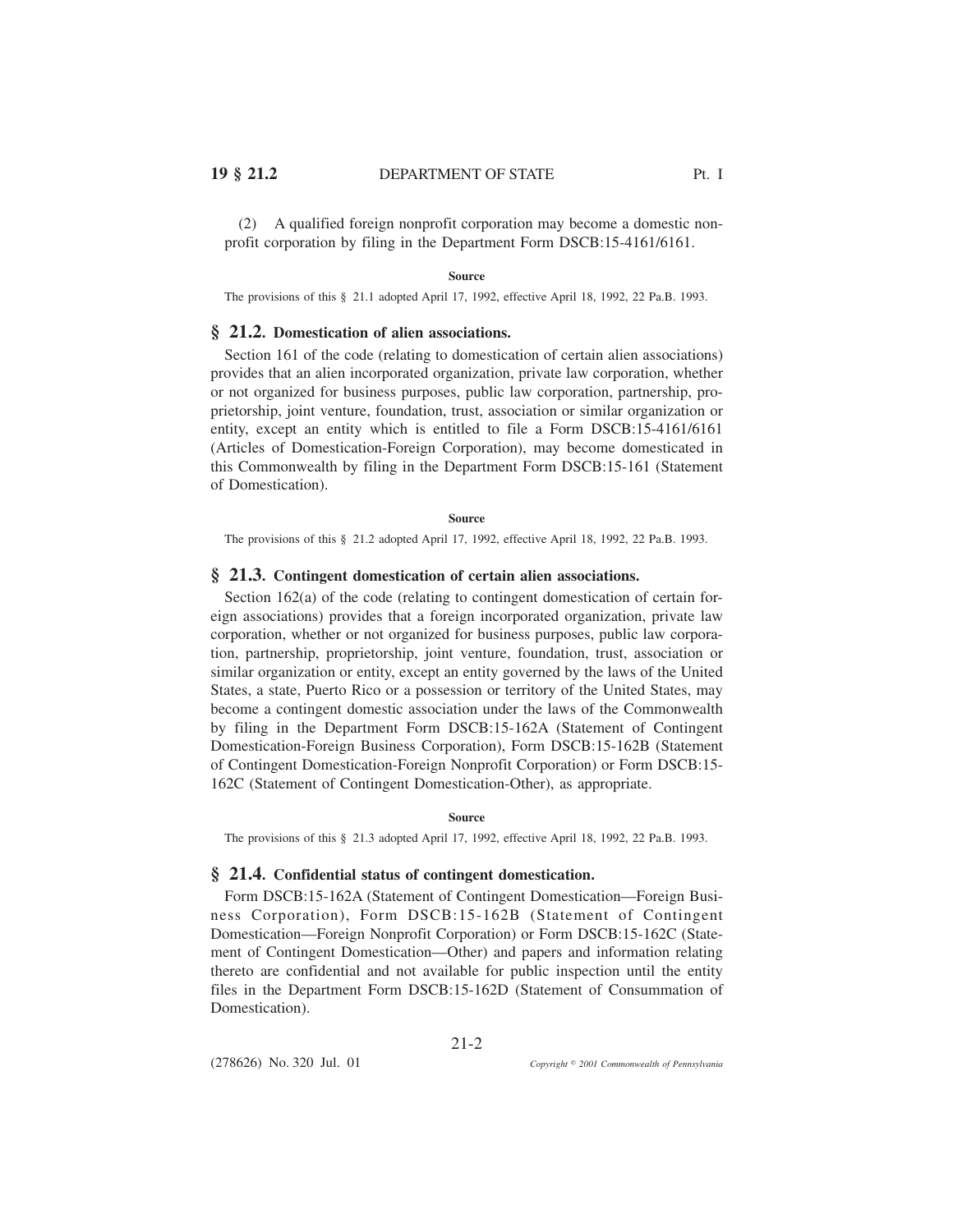#### **Source**

The provisions of this § 21.4 adopted April 17, 1992, effective April 18, 1992, 22 Pa.B. 1993.

### **§ 21.5. Effect of filing statement of consummation of domestication.**

Section 162(c) of the code (relating to contingent domestication of certain foreign associations) provides that upon the filing of Form DSCB:15-162D (Statement of Consummation of Domestication), and until the filing by the entity in the Department of Form DSCB:15-162E (Statement of Termination of Domestication), the entity has the same status under the laws of the Commonwealth as if it had filed in the Department Form DSCB:15-4161/6161 (Articles of Domestication-Foreign Corporation).

## **Source**

The provisions of this § 21.5 adopted April 17, 1992, effective April 18, 1992, 22 Pa.B. 1993.

## **§ 21.6. Execution.**

A document filed under section 162 of the code (relating to contingent domestication of certain foreign associations) shall be signed by an authorized person.

### **Source**

The provisions of this § 21.6 adopted April 17, 1992, effective April 18, 1992, 22 Pa.B. 1993.

## **§ 21.7. Annual renewal.**

Section 162(h) of the code (relating to contingent domestication of certain foreign associations), provides that a statement of contingent domestication expires at the end of the calendar year in which filed unless the entity between October 1 and December 31 of each year files in the Department Form DSCB:15-162F (Application for Renewal of Contingent or Temporary Domestication Status), which extends the availability or applicability of the contingent domestication, including temporary domiciliary status, during the following year.

#### **Source**

The provisions of this § 21.7 adopted April 17, 1992, effective April 18, 1992, 22 Pa.B. 1993.

### **FORMS**

# **§ 21.51. Official forms.**

The following official forms have been promulgated under this chapter and appear in Appendix A:

Form DSCB:15-161 (Statement of Domestication).

Form DSCB:15-162A (Statement of Contingent Domestication-Foreign Business Corporation).

Form DSCB:15-162B (Statement for Contingent Domestication-Foreign Nonprofit Corporation).

(278627) No. 320 Jul. 01